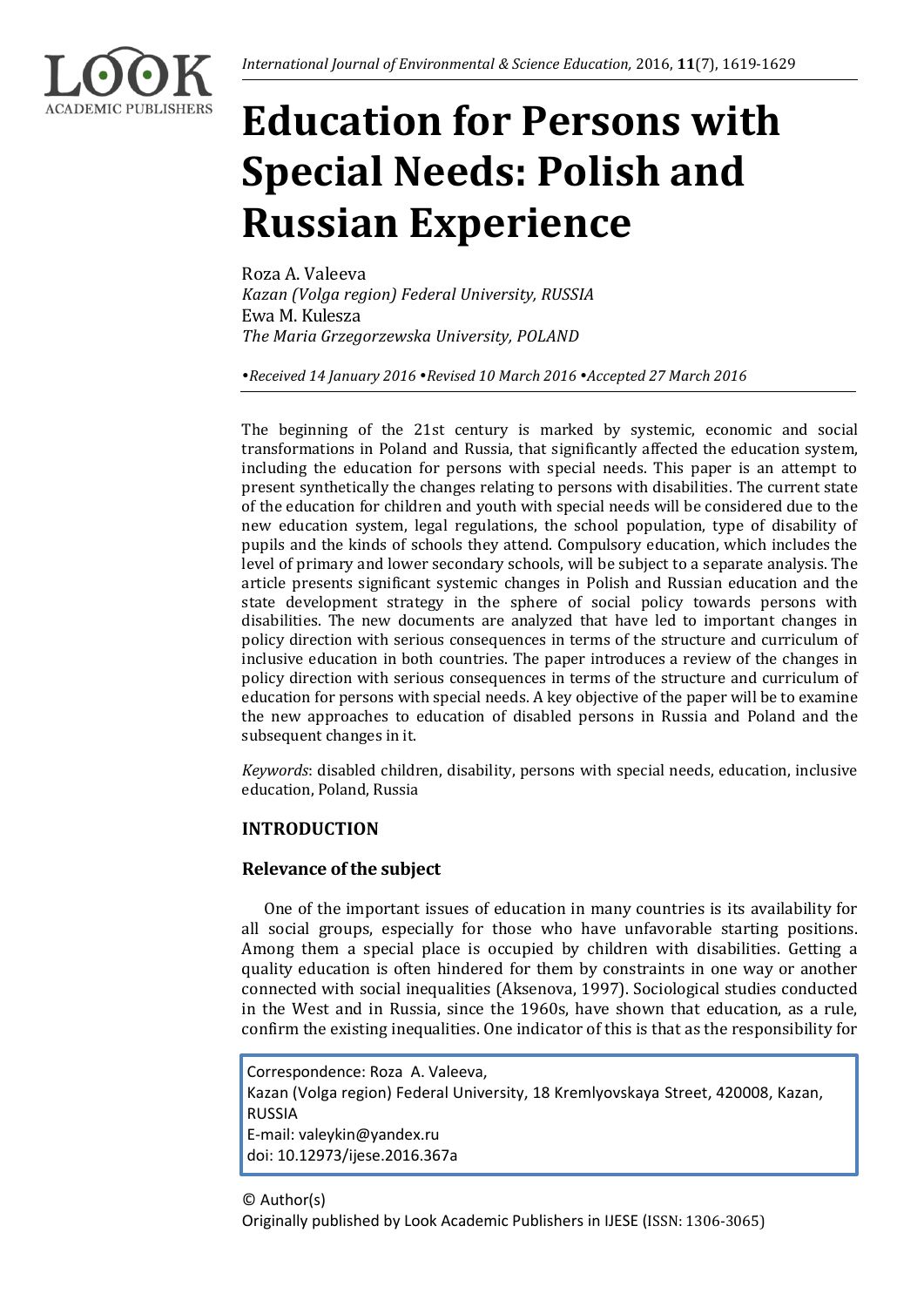learning outcomes rests with the teachers, who pay the most attention to more able students, while children with disabilities are at the bottom of the school hierarchy (Analytical Bulletin, 2007). The development of education involves the development of scientific knowledge in different directions to meet pressing social needs. Modern teacher is often faced with the problem of teaching children with special educational needs. This category of students is one of the most difficult and unstable in terms of perception and the development of educational information. Disabilities promote social dezadaptation of these children, difficulties in communication, learning, and vocational guidance in the future (Aksenova et al., 2000). In this regard, the study of an optimal ways and forms of integration children with disabilities into society stands among the top priorities of pedagogical science and practice.

#### **Problem statement**

According to UN statistics, every tenth of the world family brings up a disabled child whose development is often caused by unfavorable factors aggravating solution to the problem of social and cultural adaptation (United Nations…, 2009).

According to the results of the National Census of Population and Housing from 2011, the number of disabled people in total amounted at the end of March 2011 is approximately 4.7 million (exactly 4697.0 thousand) in Poland. Thus, the number of disabled people accounted for 12.2% of the population compared with 14.3% in 2002 (nearly 5.5 million people with disabilities in 2002). The share of male participation among persons with disabilities was 46.1% compared to 53.9% for women.

The number of legally disabled population (with the statement) at aged of 16 years and over decreased gradually from 1997 to 2012 (from 4.6 million to 3.4 million). In the years 2008 - 2009 this number decreased by 200 thousand, from 3.7 million to 3.5 million, and from 2010 to 2012 was at the same level - 3.4 million people. The reduction in the number of people with disabilities is likely to be the result of the verification of disability criteria and enhanced control of the institution issuing the statement concerning a disability (Dane demograficzne, 2015).

In the Russian Federation there is also some tendency to increase in the number of children with disabilities. On January 1, 2015 the number of disabled children under the age of 18 years according to the Russian Federation Pension Fund amounted to 590 400 people, which is 1.4% more than in 2013 year (in 2012 - 571,465; in 2013 - 582 234; in 2014 - 590 400 disabled children).

According to the annual federal statistical reporting, number of children, for the first time recognized as disabled increased from 70,734 people in 2013 to 72,801 people in 2014. Initially recognized for "disabled child" category: in 2012 - 71 345; in 2013 - 70 734; in 2014 - 72 801 people.

In the structure of disability by age, children under 3 years dominate, which make up 44.2% in 2014, with increasing age the percentage is reduced, and in the age group 15-17 years 7.1% of the total number of children is for the first time recognized as disabled (State report, 2015).

The increasing number of disabled children in both countries actualizes researches of education of children with special educational needs. Interest in the problem of social protection of children with disabilities is evidenced by the increasing number of studies, monographs, books and articles devoted to this topical issue around world. Issues of social protection of children are considered in many works of Polish and Russian researchers. The origins of the study of social protection of disabled children were laid in the works of such renowned educators as P. P. Blonsky (1925), V. P. Kashchenko & G. A. Murashev (1929), J. Korczak (1978), M. Grzegorzewska (1964).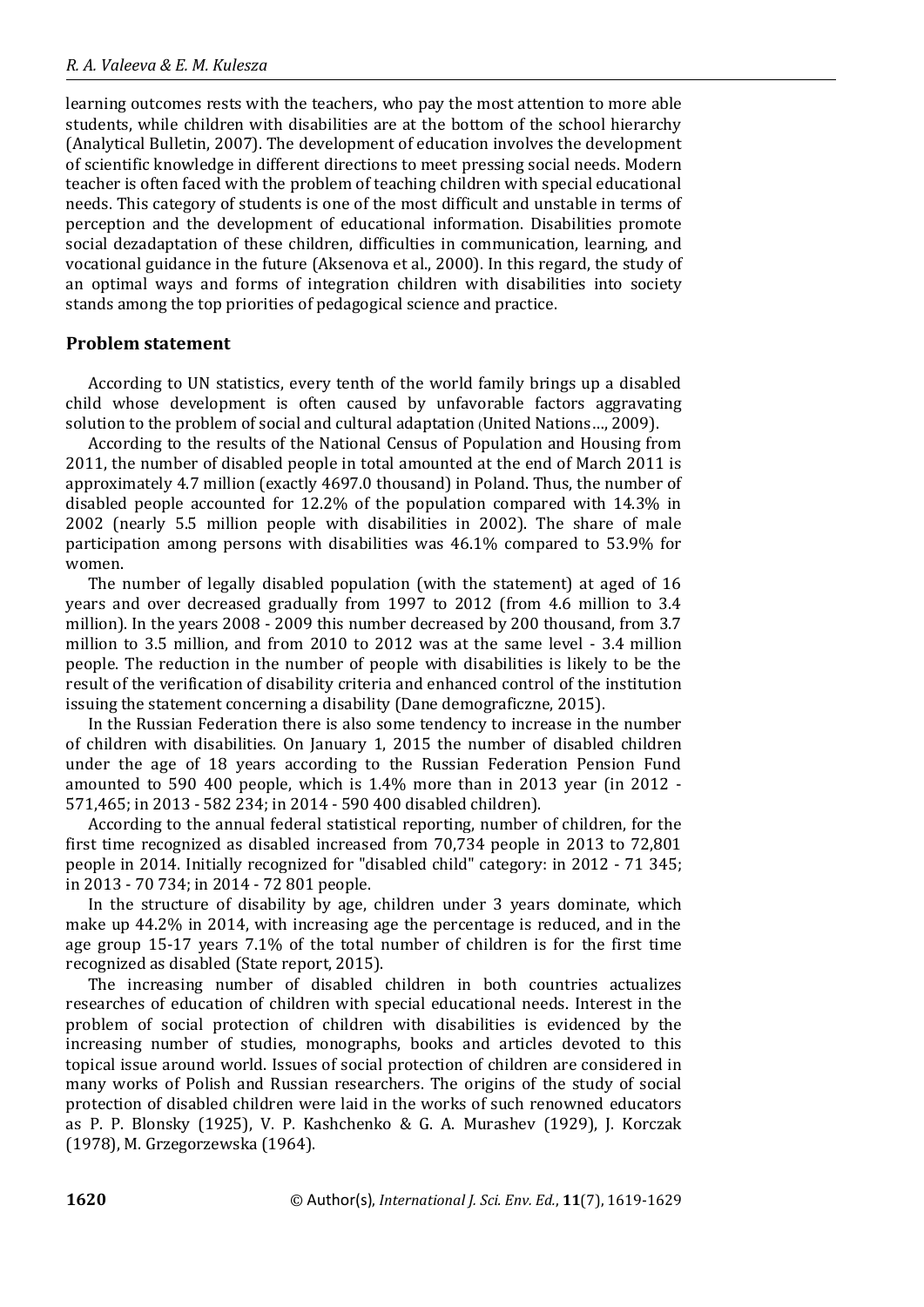Matters affecting the theory and practice of social protection of children with disabilities are studied by M. Gil (2007), E. I. Holostova & N. F. Dementieva (2012), E. Kulesza (2013).

Children's disability, its structure, problems and characteristics of the phenomenon are reflected in the works of L. V. Vasilchenko (1992), N. F. Dementieva, N. N. Malofeev (1994), G. N. Bagaeva & T. N. Isayeva (1996), I. V. Perevoznikova (2012).

Medical and social aspects of child disability in general, the issues of rehabilitation are reflected in the works of L. I. Aksenova (1997), F. E. Sheregi (2003), E. G. Savrasov (2003), L. N. Krivtsov et al. (2012), V. Batsiev et al. (2003).

The problems of disabled children's integration into society are studied by I. V. Larikova (2014), R. A. Valeeva & I. D. Demakova (2015).

Certain aspects of inclusive education of children with disabilities are discussed in the works of J. Jastrząb (1995), J. Kwapisz (2006), F. L. Wilczenski (1995), M. Federowicz & M. Sitek (2009), A. Starczewska et al. (2012).

#### **METHODS**

A complex variety of methods, complementing each other was used: analysis and synthesis of the regulatory, legislative, instructional and teaching papers and materials on management and procedure studies on teacher education modernization in Russia; study and generalization of innovative teaching experience.

#### **RESULTS**

#### **Students with special educational needs (SEN)**

According to the Regulation of the Minister of National Education of April 30, 2013 on principles of providing and organizing psychological and educational assistance in public preschools, schools and institutions, the group of persons with special educational needs (SEN) provided with psychological and educational assistance includes students/children whose individual psychophysical abilities are a result of:

1) a disability (intellectual disabilities, visual impairments: blind and low vision children, hearing impairments: deaf and hard-of-hearing children, motor disabilities including aphasia, multiple disabilities, autism including Asperger syndrome),

2) social maladjustment,

3) risk of social maladjustment,

4) special gifts and talents,

5) specific learning difficulties,

6) language communication disorders,

7) a chronic disease,

8) crisis or traumatic situations,

9) academic failures,

10) environmental neglect connected with the living conditions of a student and his or her family, the way of spending free time, community interactions,

11) adaptation difficulties related to cultural differences or to a change of educational setting including previous education abroad experience (Journal of Laws, 2013).

The concept of "children with special educational needs" in Russia includes all students, whose educational problems go beyond the generally accepted norm. The common term "children with special educational needs" emphasizes the need to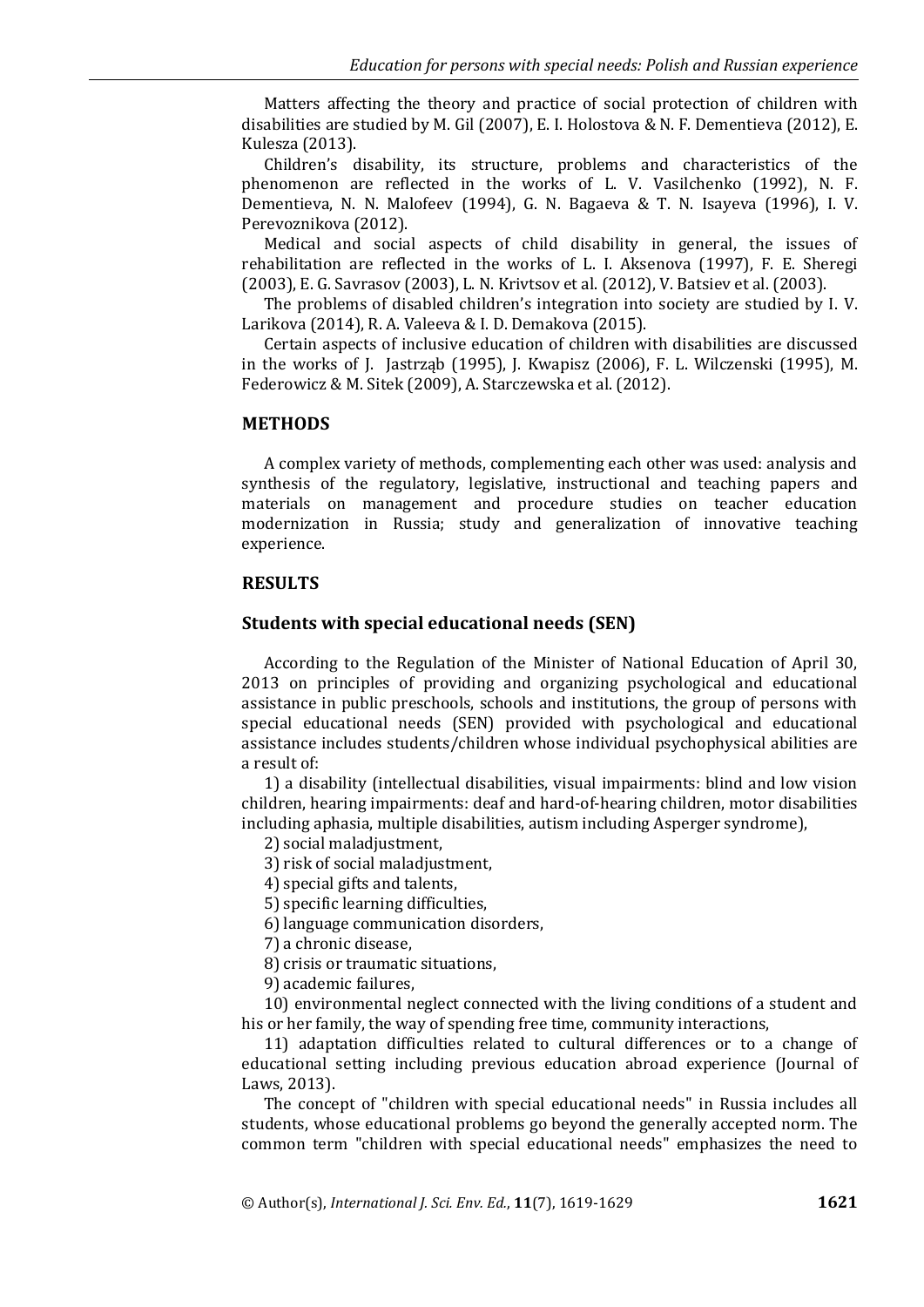provide additional support in the education of children who have certain features in development (Russian Encyclopedia of Social Work, 1997).

Children with special needs are divided into the following categories:

- The hearing impaired (deaf, deafened, with hearing loss);

- Visually impaired (blind, blinded, with low vision);

- With intellectual disabilities (mental retardation, mental retardation);

- With speech disorders;

- With disorders of the musculoskeletal system;

- With a complex structure disorders (mentally retarded blind or deaf, deaf-blind, and others.);

- With the emotional-volitional disorders and children with autism (On the observance of the rights, 2006).

Children and youth with SEN in Poland can learn in three types of preschools and schools:

1. Mainstream preschools and schools (1-2 children with special needs in a group/classroom, a maximum of 30 children – specialist activities in counseling centers),

2. Integrative preschools and schools (proportion: one child with special needs to four children without problems, a maximum of 20 children; support – special educator during lessons, resource room [additional activities]; speech therapist, physical therapist, psychologist – optionally), and

3. Special preschools and schools (the number of children depends on disability; special educators, speech therapist, physical therapist, psychologist) (Kulesza, 2013).

The Law № 273 "On Education in the Russian Federation" in particular Article 79 defines the conditions of training and education of children with disabilities(Federal Law… 2012). As shown by statistics, at present, more than half of children with disabilities, for various reasons, are enrolled in public schools, therefore the need for regulation of the process at the legislative level is long overdue. According to the above-mentioned article of the Law №273 «On Education in the Russian Federation" at the present time, children with SEN have the opportunity to study in public schools, and, as in the special classes set up at public schools and in the mass school. Children with SEN trained on the basic educational programs adapted or designed for them, tailored educational programs, providing integrated support of the educational process of children with developmental disorders at different levels (Federal Law on social protection, 1995).

# **Special education**

Special education is organized for children and youths with special educational needs, including the young disabled, and may be fulfilled within the school system or in the form of individual instruction. Special education (at the level of primary school, lower secondary school and upper secondary school) takes place in individually-functioning special schools or in generally-accessible mainstream schools, in which the following sections are created — special, integration, mainstream or therapeutic and compensatory, as well as in special educational centers or healthcare institutions (including health resorts). Pupils with special educational needs study within one of the established educational systems after they have been referred by a public psychological-pedagogical counseling center (or other public specialist counseling center) for the need of special or individual education" (GUS, 2014, 45). The law defines the following groups of students who are to be provided with special education, upbringing and care:

1. With intellectual disabilities/mental handicaps,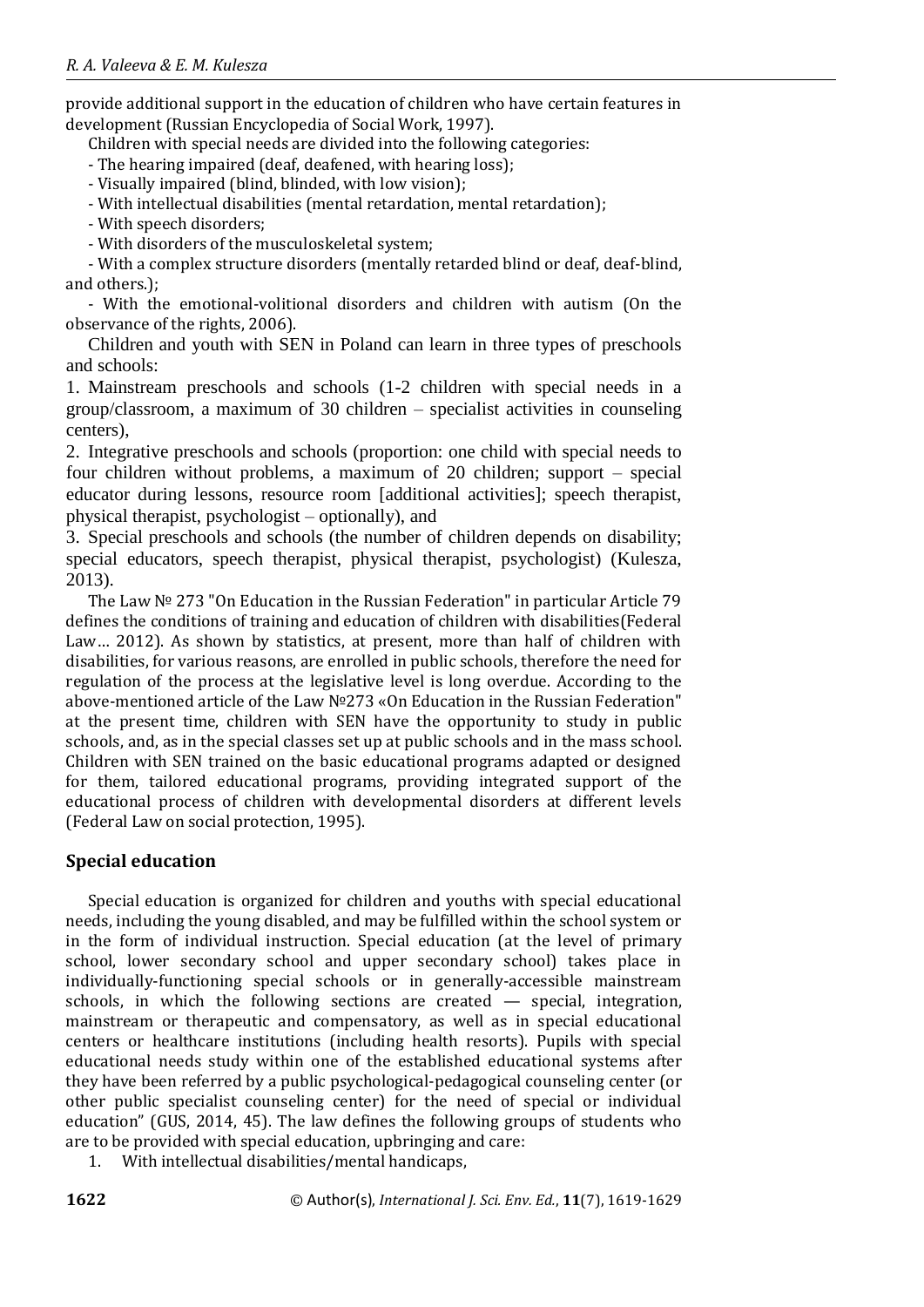- 2. Blind and low vision,
- 3. Deaf and hard-of-hearing
- 4. With motor disabilities, including aphasia,
- 5. With multiple disabilities,
- 6. With autism, including Asperger syndrome,
- 7. Socially maladjusted,
- 8. At risk of social maladjustment (Journal of Laws, 2014).

In 2008, the Convention on the Rights of Disabled Persons (United Nations Resolution, 2006) was adopted in Russia, which guarantees every child with a disability access to the inclusive, quality and free primary and secondary education in the communities in which they residence. In recent years, some positive changes have taken place in special education in Russia. It adopted a number of legal documents of departmental and interdepartmental character, defining the fundamental rights of persons with disabilities and regulating the bases of state policy with regard to them. The Government of the Russian Federation approved the model provisions of the special (correctional) educational institutions for students and pupils with disabilities, of health education institutions - sanatorium for children in need of long-term treatment, of an educational institution for children in need of psycho-pedagogical and health and social care; order of upbringing and education of children with disabilities at home and in private educational institutions; other regulatory legal acts in compliance with international standards. A draft of the Federal Law "On education of persons with disabilities (special education)", received high praise from both Russian and foreign specialists.

The concept of reforming the system of special education, psychology and special service concept in education, concept of a federal system of continuous multilevel integrated vocational training of disabled persons are implemented. The proposals to improve the training, retraining and advanced training for special education are developed. The differentiated network of special (correctional) educational institutions is being improved. In addition to the eight types of special (correctional) educational institutions, schools and groups for children with severe disorders of emotional and volitional and behavior, with profound mental retardation, combined with the complex and other developmental disorders are opened as pilot sites. There are different forms of training integration of persons with disabilities in educational institutions, including vocational training forms (Moscow State Technical University. Bauman Moscow State Pedagogical University, St. Petersburg State Pedagogical University, Institute of Ural Social State pedagogical University, Chelyabinsk State University, Shadrinsk Sports and Teachers College (Kurgan region).

The Russian Government adopted a decree on granting subsidies to subjects of the Russian Federation to carry out activities to build a network of basic educational organizations, which will create conditions for inclusive education of children with disabilities.

With the 82 subjects of the Russian Federation an agreement on the creation of 2,600 basic schools, which will create the conditions for access to quality education of children with disabilities to inclusion conditions was signed (State report, 2015).

## **Obligatory primary and lower secondary school education (gymnasium) for students with SEN in Poland**

In the 2013/2014 school year 60.1 thousand pupils with special educational needs attended mainstream primary schools and special primary schools for children and youth (Fig. 3). They represented 2.8% of the population of pupils of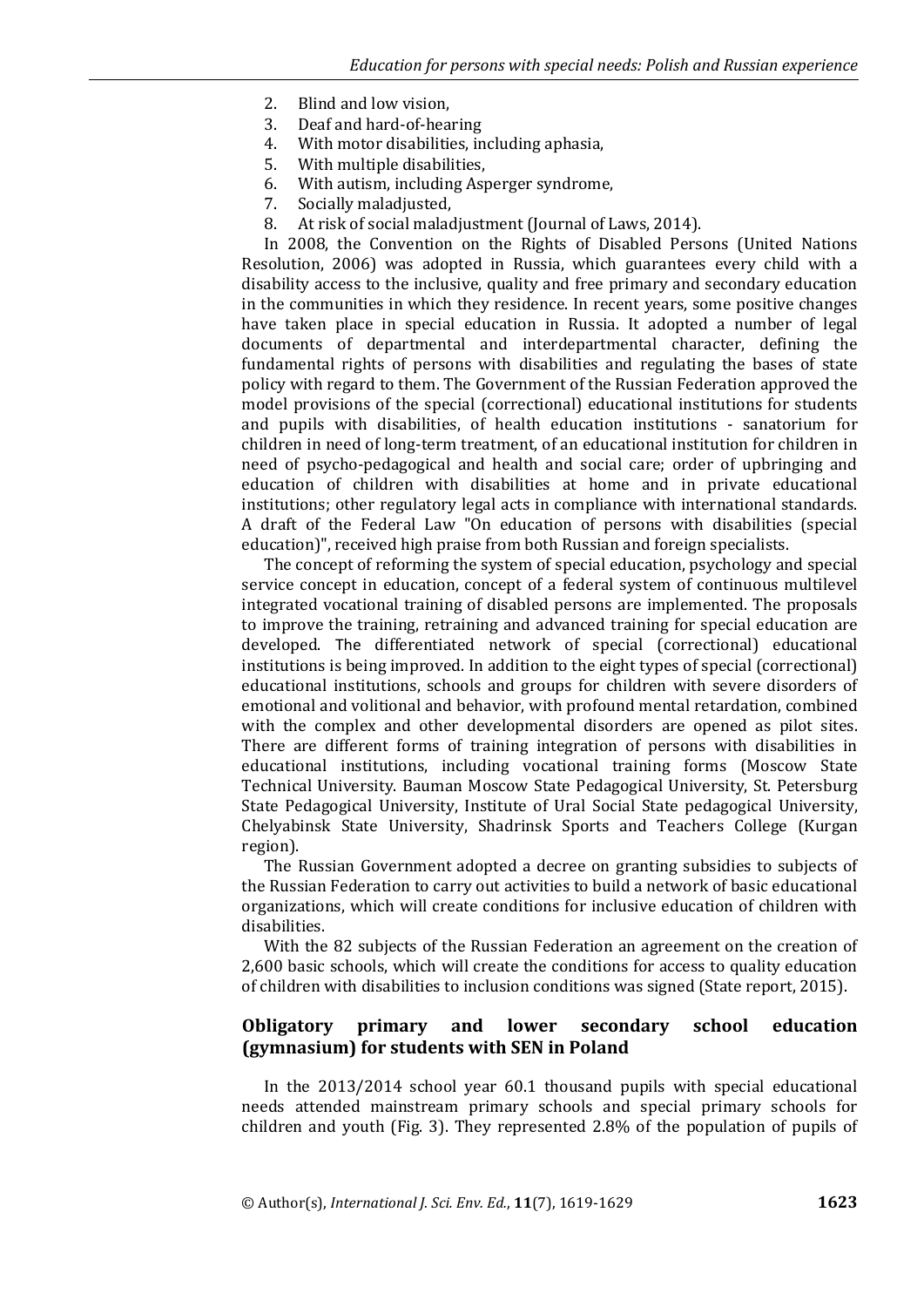primary schools for children and youth. This proportion since the school year 2002/2003 oscillates between 2.7-2.9% (GUS, 2014, 90).

In the school years 2007/2008 and 2013/2014 the school population (due to demographic slowdown) decreased, including a number of students with disabilities. The number of pupils with SEN in the year 2013/2014 compared to the year 2007/2008 decreased by 5336 people, it is about 8.15%.

Pupils with a mild intellectual disability were the largest group of all pupils with disabilities in comparable school years - 2007/2008 and 2013/14, respectively 22739 and 17795 persons.

Inclusion school indicator (education of pupils with disability and pupils with successful development together in mainstream (inclusive) and integrative schools) over the last six years has remained at the same level: in 2007/2008 was around 60.1%, while in 2013/2014 amounted to 61.3%.

It should be noted that pupils with severe and complex disabilities, such as deafness, blindness, moderate or severe intellectual disability, multiple disabilities, usually attended special schools.

The population of secondary school students (gymnasium) also decreased by 15.2%: 56937 students were taught in the school year 2007/2008, and in the 2013/2014 school year already 48306 persons. Students with intellectual disabilities in the gymnasium represented the largest group of all persons with disabilities.

Noteworthy is the decreasing rate of inclusion in the gymnasium compared to the primary school. It amounted at the gymnasium to 45.1% in the 2007/2008 school year and to 46.6% in the 2013/2014 school year. Statistical data (GUS, 2014) clearly show the decline of the rate of inclusion at the level of basic vocational training - in the 2013/2014 school year it reached 15.2%. Vocational training requires a special, very specific organization of the teaching process, and therefore probably occurs narrow specialization and create a new educational paths.

# **Obligatory primary and lower secondary school education) for students with SEN in Russia**

Currently, in the Russian Federation according to the unified information network of the Russian Ministry of Education (at the beginning of the 2014-2015 academic year) in educational institutions enrolled 481,587 children with SEN, including:

212,167 children - in 1660 separate educational institutions, engaged in educational activities adapted for general education programs;

110 295 children - 13 443 individual classes, performing educational activities adapted for general education programs at schools;

159,125 children - in inclusive classes of educational institutions (State report…, 2015).

The right of children's with SEN parents to choose educational organizations is stipulated by the federal legislation.

In accordance with the Federal Law of December 29, 2012 № 273-FZ "On Education in the Russian Federation", the order of the Ministry of Education of Russia on January 22, 2014 № 32 "On approval of the order of enrollment of citizens for training on educational programs of primary general education programs of primary general, basic and secondary education admission to educational organization can not be denied because of the state of the child's health or lack of education organization of special conditions for the education of children with SEN.

To implement the right of parents to choose education for a child with SEN in some educational institutions, engaged in educational activities according adapted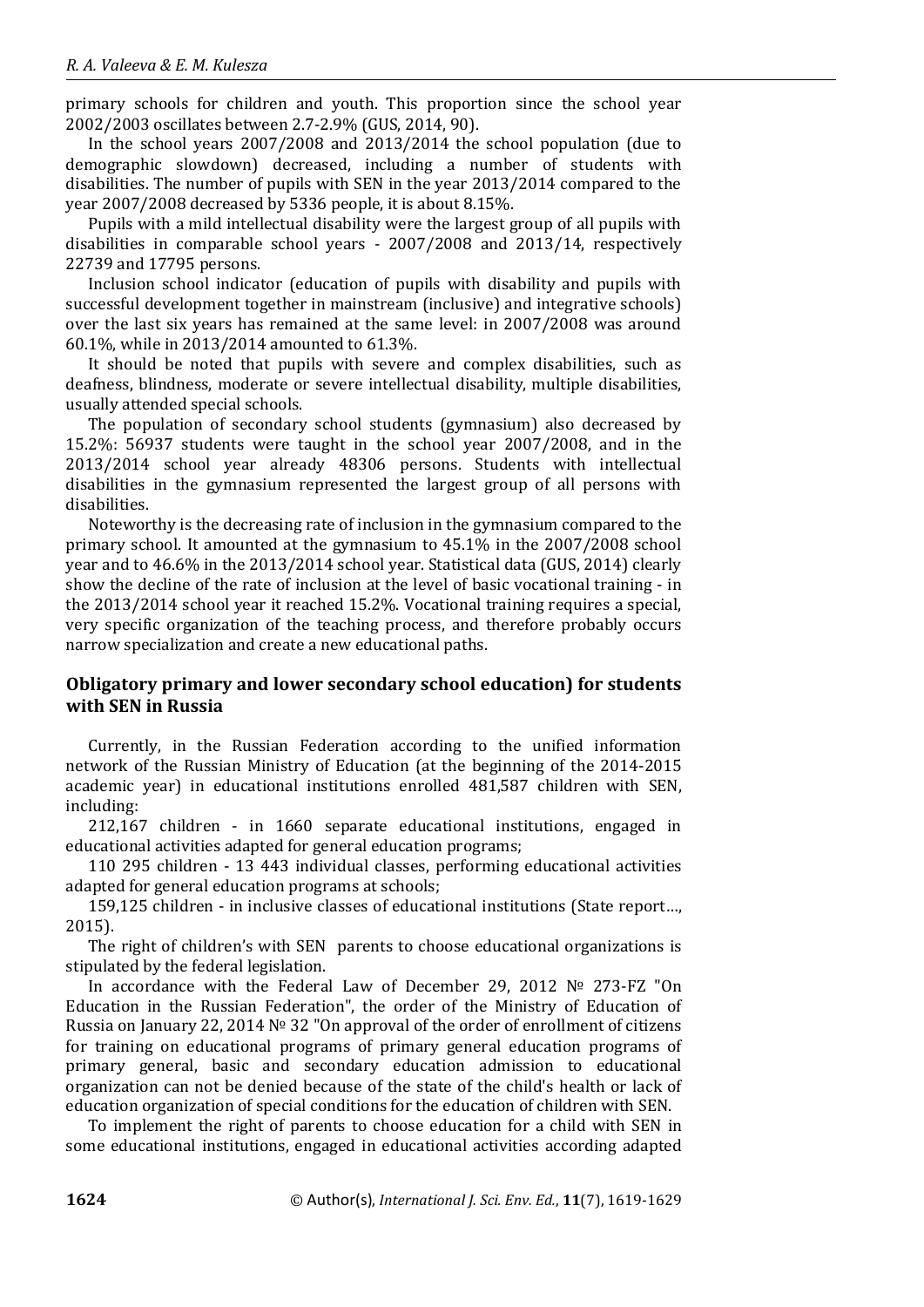general educational programs a network of organizations that specialize in teaching children certain categories operates:

for deaf students - 63 schools, in which 6610 students;

for the hearing impaired - 89, in which 10,203 students;

for the blind - 15, in which 2113 students;

for the visually impaired - 84, in which 11,069 students;

for students with severe speech disorders - 65, in which 10 964 students;

for students in violation of the musculoskeletal system - 55, in which 7464 students;

for students with mental retardation - 117, in which 19,395 students;

for students with mental retardation (intellectual impaired) - 1172, in which 153,349 students (State report…, 2015).

## **Systemic changes to the law and organization of education for students with SEN in Poland**

A significant step was taken by the ratification of 6 September, 2012 the UN Convention on the Rights of Persons with Disabilities. The ratification of the Convention should contribute to the improvement and better implementation of the law relating to persons with disabilities, which -undoubtedly- will improve their situation.

In Poland, irrespective of educational setting (special, integrative or mainstream schools) of pupils/students, the development of Individualized Education and Therapy Programs (IETPs) for persons with statements of special educational needs is required by the law (Journal of Laws, 2013).

Since 2010 year the educational system changes have been made. They are related to the organization of education of students with disabilities, especially in mainstream schools. These changes put in necessity of recognition by teachers, educators and specialists special educational and developmental needs of pupils, including the recognition of specific learning difficulties, abilities and aptitudes, and giving them individual support in a learning environment. In the period from March 2010 until December 2011 the Polish Ministry of Education implement in partnership with the Maria Grzegorzewska University in Warsaw (Academy of Special Education) system project titled "Increasing the efficiency of education for pupils with special educational needs". Within the project the Maria Grzegorzewska University experts trained teachers to:

a) provide the psychological and pedagogical support as closely as possible the child (student), in his/her learning environment, ie. in kindergarten, school and education facilities;

b) recognize abilities, aptitudes or child's difficulties as early as possible, ie. in kindergarten and on the first stage of education in primary school (grades 1-3);

c) implement educational and vocational counseling in gymnasia and post gymnasia schools.

Moreover, under the project:

a) experts from the Maria Grzegorzewska University (Academy of Special Education) trained 489 leaders;

b) then the leaders conducted information and consultation meetings for more than 50 thousand teachers throughout the country;

c) through boards of education free of charge teaching materials were handed to all kindergartens, schools and institutions principals, teachers and parents in order to assist them in working with children and youth with special needs, including pupils with disabilities. These materials are also available on the website of the Ministry of Education and the Centre for Education Development. It has also launched information and communication platform, through which the experts responded to questions.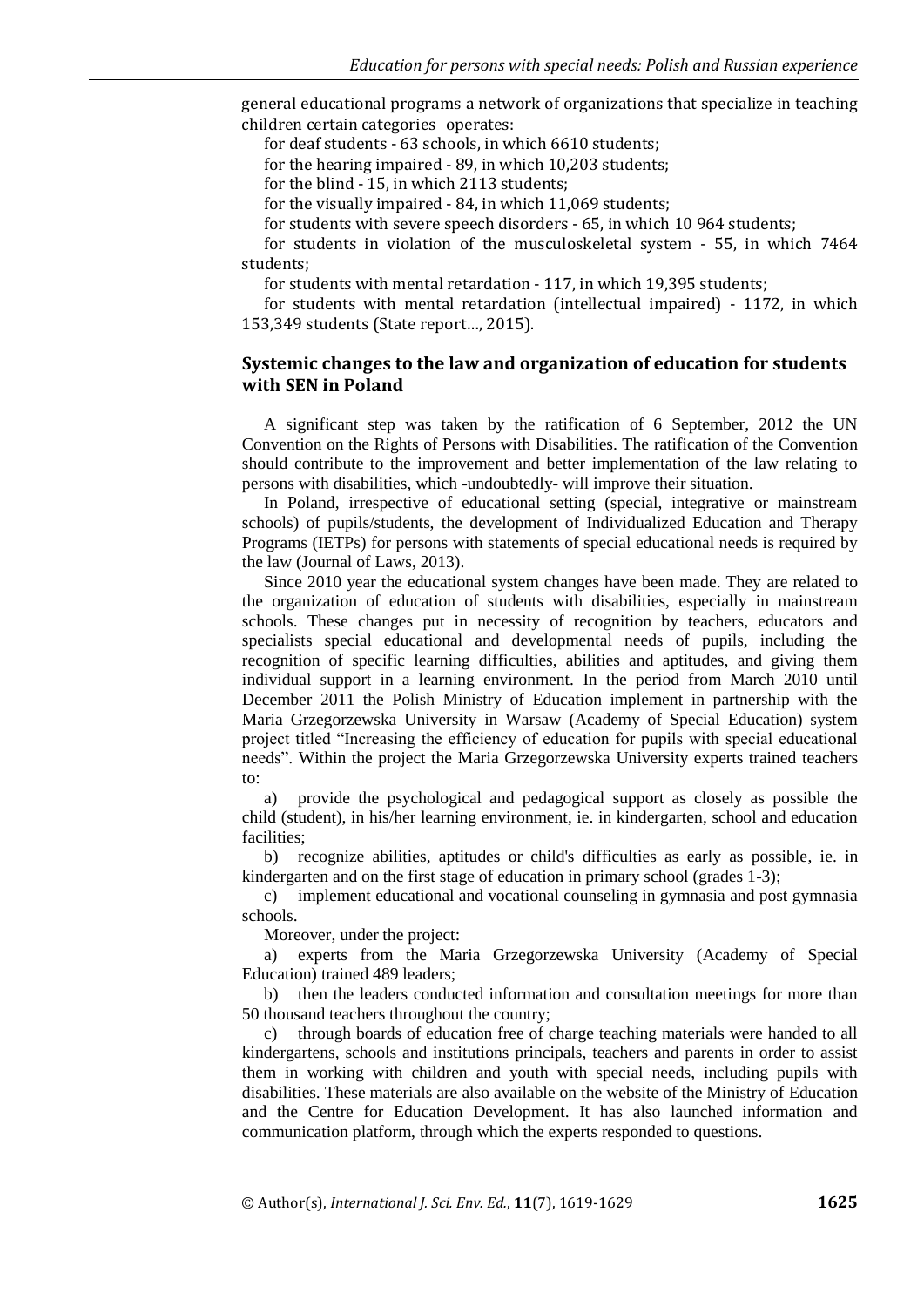There were also undertaken efforts for a greater integration of children and youth with disabilities in the general education system. The Polish Council of Ministers at the meeting on 25 September 2012 accepted *Document Long-term National Development Strategy 2020*, which takes into account the area of education of children and youth with disabilities and social adaptation of adults. Issues considered in this document are the following:

a) to implement activation programs reserves in the labor market (earlier start of young people, greater participation of women, elderly and disable persons, improving the employability of inactive citizens);

b) to create conditions for increasing employment of persons with disabilities in the open labor market;

c) to organize social campaigns preparing local communities, employers, government officials to an active functioning of people with disabilities in society;

d) to make investments in infrastructure to allow the disable persons to the presence in the public space;

e) to develop a new curricula incorporating people with disabilities.

#### **Systemic changes to the law and organization of education for students with SEN in Russia**

Currently, there is a sufficient legal framework for the implementation of the constitutional right to education of persons with disabilities, regardless of their place of residence (in the family, residential social service institutions, neuropsychiatric boarding schools, etc.) and the severity of impaired development and health, which determines the law enforcement practice in the Russian Federation.

There were approved the Federal state educational standards of education of students with disabilities (Order N1598 of December 19, 2014 "On approval of the Federal state educational standard primary education of students with disabilities", order N1599 of December 19, 2014 "On approval of the Federal state educational standard of education of students with mental retardation (intellectual disabilities), which will be the main regulatory documents establishing uniform state requirements for education of students with disabilities.

Testing of the Federal state educational standards of education of students with disabilities began on 1 September 2014 in 124 educational institutions from 24 regions of the Russian Federation (in the framework of the competitive selection of the winners of the regional education development programs for 2014 and 2015 on "The spread on the whole territory of the Russian Federation successful socialization patterns of children" for the federal budget in the amount of 291.150 thousand rubles, and on its own initiative, taking into account regional support).

On behalf of the Commission under the President of the Russian Federation for Persons with Disabilities there was designed and agreed with the Ministry of Sports of Russia, Russian Ministry of Labor, Russian Ministry of Health and sent to the subjects of the Russian Federation interdepartmental comprehensive plan for the organization of inclusive education and the creation of special conditions for the education of disabled children for 2015 (priority actions).

The comprehensive action plan includes the establishment of a mechanism of ensuring the conditions for education at different levels: the system of early intervention, the development of psycho-pedagogical support system, actions to improve the quality of pre-school, inclusive, special, remote and additional education of this category of students; They include measures to improve the legislation and regulatory support, to improve statistical accounting, monitoring and research, developing mechanisms of interagency cooperation, training and retraining, personnel policy. The comprehensive plan also includes measures aimed at preserving and developing the network of educational institutions offering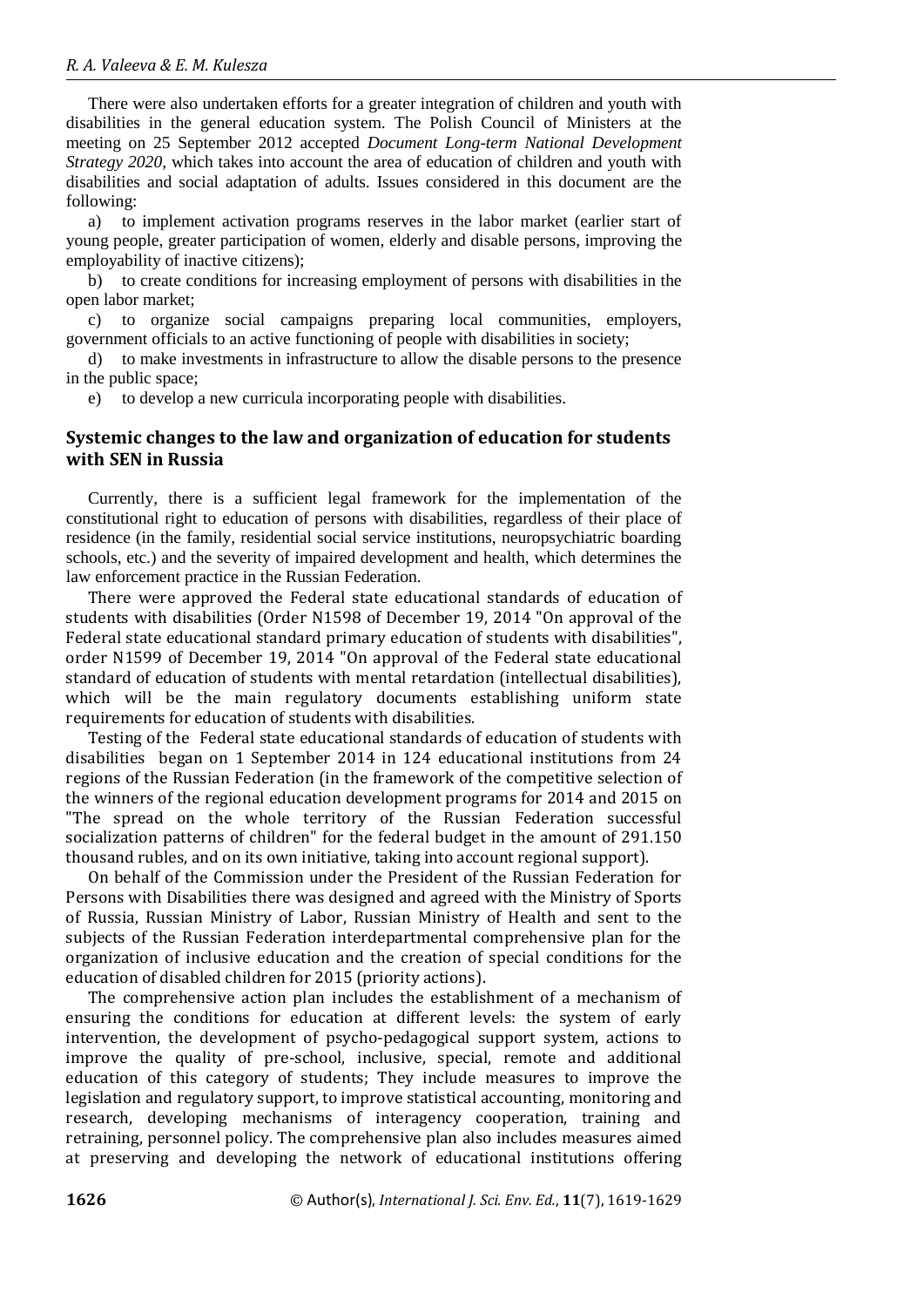training adapted basic educational programs (special (correctional) educational institutions), improving the efficiency of the system of training and re-training of professional staff, the development of policy measures on the regulation of financial security system education, early intervention and psycho-pedagogical support.

The implementation of the comprehensive plan will ensure the development of the system of preschool, general and additional education of children with disabilities.

For a complete organization of teaching children with SEN in educational institutions a full range of measures is to be implemented - from the creation of a universal barrier-free environment and equipping schools with all necessary equipment to train of teachers to work in conditions of inclusive education.

Russian Ministry of Education in collaboration with the executive bodies of subjects of the Russian Federation, engaged in management education, implemented the Russian Federation "Accessible Environment" activities of the state program for 2011-2015, under which the barrier-free environment is created that provides both unhindered access of disabled people in buildings, and provide educational organization implementing educational programs of general education, conducting joint education of children with disabilities and children without developmental disorders with specialized equipment for training and ensuring the correction process.

By the end of 2015 a universal barrier-free environment was created in the 9000 base of educational institutions, which is not less than 20% of the total number of conventional educational institutions.

#### **DISCUSSIONS**

The beginning of the 21st century is marked in social sciences, especially in special education, by the reinforcement of the humanistic perspective, the center of which are persons with unique characteristics, abilities and individual needs. That is why in Poland the term 'special educational needs' is being used more and more frequently in educators' and policy-makers' conceptual frameworks and in legal acts. This term refers to students whose individual developmental and educational needs and individual psychophysical abilities result from their disabilities or other internal factors (e.g. special gifts and talents) or external factors (e.g. environmental neglect), and their education has to be specially adapted to satisfy these needs.

In the area of special education in Poland the following trends can be distinguished: 1) increase in the interest in disability issues as a result of global trends and internal policy; 2) persons with disabilities are granted the same rights as nondisabled individuals (e.g. compulsory education ) in domestic legislation and the main international legal act - the UN Convention on the Rights of Persons with Disabilities - which was ratified by Poland; 3) more attention is given to political correctness toward persons with disabilities; 4) politics is more socially orientated; 5) educational offer for students with special needs is extended; and 6) favorable conditions are created for shared education and shared use of social space (Kulesza, 2013).

Every child in Russia, regardless of the severity of the disability, is given the opportunity to exercise their right to education in institutions of any type with the necessary specialized assistance. More flexible forms of education are introduced: special alternative institutions, training in specialized classes of mainstream schools, learning at home with visiting teachers, distance learning. Among the most controversial issues at the present stage are beginning to be considered quality issues, openness and availability of special education. On the one hand, this form of training does bring significant benefits in education, treatment, training, maintenance, professional orientation for students requiring special approach and

© Author(s), *International J. Sci. Env. Ed.*, **11**(7), 1619-1629 **1627**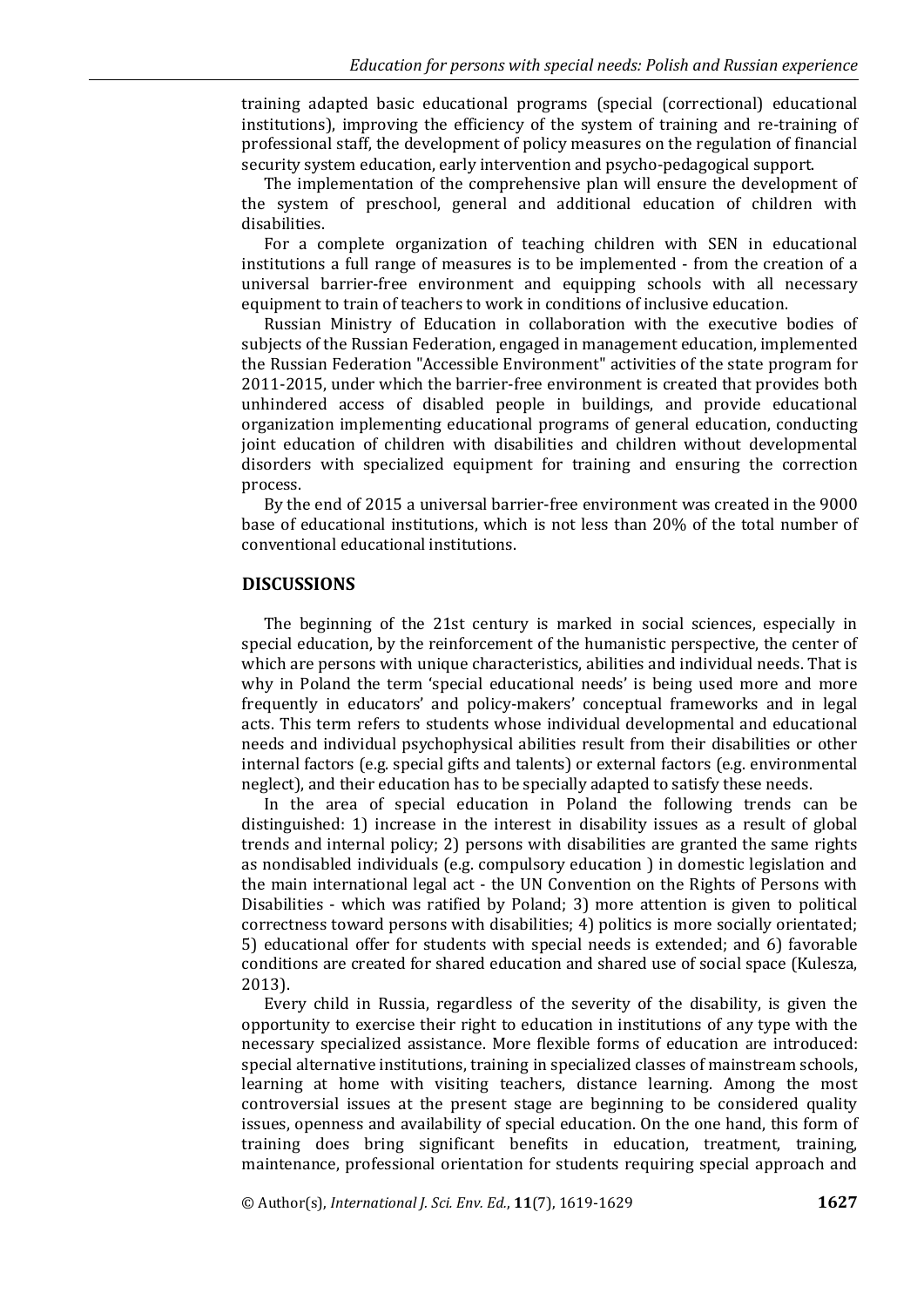adapted environment. Special education as a classical form of training, having in Russia long-term practice, suggests special conditions for students with various limitations of life, individual teaching methods and teaching methods, sparing modes of load capacity, medical, social and psychological support of the educational process.

## **CONCLUSIONS**

The research conducted led us to the following conclusions:

1) Statistics show that the number of children with disabilities is increasing every year.

2) Children with disabilities are children who have significant limitations of life, leading to social exclusion as a result of violation of child growth and development, ability to self-service, mobility, orientation, control over their behavior, training, employment in the future.

3) In the Russian Federation and in Poland, work with disabled children and their families in which they are brought up are being built in accordance with international documents; normative legal acts; and national target programs; documents adopted at the regional level.

4) The most pressing problem at the moment is to improve the quality of special education on the basis of and in accordance with national interests, economic opportunities, and cultural traditions of the country, with a focus on the personal development of students, to increase their adaptation capacity in the process of preparing for an independent entry into the life. One of the ways to solve this problem - strengthening the integrative processes in education.

# **ACKNOWLEDGMENTS**

The work is performed according to the Russian Government Program of Competitive Growth of Kazan Federal University.

# **REFERENCES**

- Aksenova, L. I. (1997). Legal basis for special education and social protection of children with developmental disabilities. *Defectology, 1*, 3-10.
- Aksenova, L. I., Arkhipov, B. A., Belyakova, L. I. et al. (2000). *Special pedagogy*. Moscow: Academy.
- Analytical Bulletin of the Federation Council. Protection of children's rights in the Russian Federation, 2007. URL: http://www.council.gov.ru/print/inf\_sl/bulletin/item/285/ (reference date: 09.12.2014).
- Batsiev, V., Dimenshtein, R., Korneev, V., Larikova, I. (2003). *Rehabilitation and the formation of a special child from progressive laws to implement them*. Moscow: ILP.

Blonsky, P. P. (1925). Pedology. Moscow: Rabotnik Prosveshcheniya.

- Dane demograficzne. URL: http://www.niepelnosprawni.gov.pl/p,78,dane-demograficzne [access:29.07.2015
- Dementieva, N. F., Bagaeva, G. N. & Isayeva, T. N. (1996). *Social work with family child with disabilities*. Moscow: Institute of Social Work.
- Federal Law "On Education in the Russian Federation", N 273-FZ of 29.12.2012. URL: http://www.consultant.ru/document/cons\_doc\_LAW\_140174/

Federal Law "On social protection of disabled persons in the Russian Federation" dated November 24, 1995 № 181-FZ. URL: http://meganorm.ru/Index2/1/4294847/4294847260.htm

Federowicz, M., & Sitek, M. (2009). Inclusion and education in European countries. Final report: Poland. Available: http://ec.europa.eu/education/moreinformation/doc/inclusion/poland\_en.pdf

Holostova, E. I. & Dementieva, N. F. (2012). *Social rehabilitation*. Moscow: Dashkov i K.